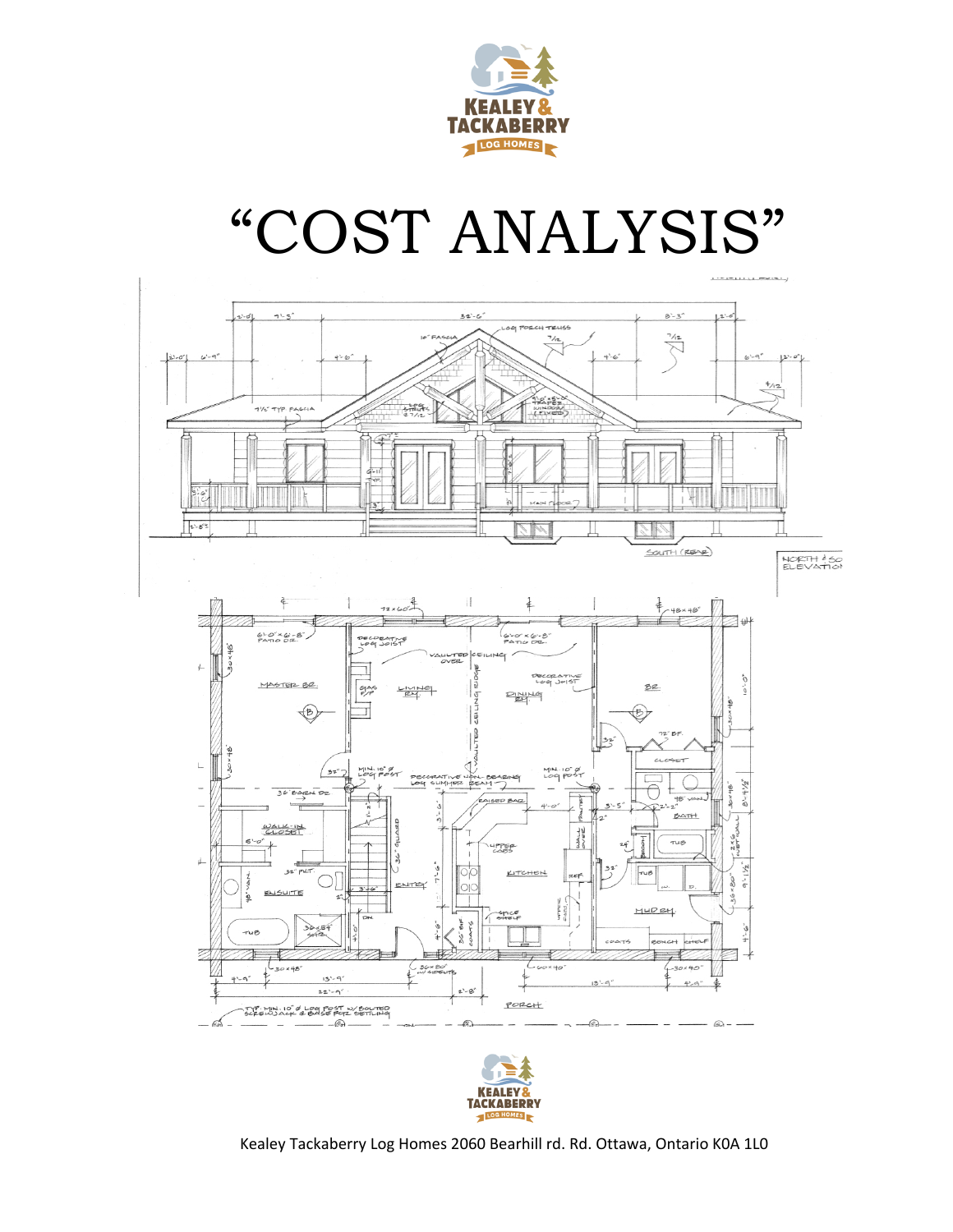# Schedule "A"

## DESIGN

- Lanark Ranch Model Design to include garage with optional  $2^{nd}$  floor over garage
- Preliminary Drawings (floorplans/elevations) & Construction Drawings
- Heat Loss Calculations (by HRAI certified designer)
- Mechanical Ventilation Design Summary (by HRAI certified designer)
- Energy Efficiency Design Summary
- BCIN & P.Eng approved design

# EXTERIOR WALLS

- Handcrafted Round log walls
- Gables/dormers 2x6 Frame c/w 1.5" EPS styrofoam, house wrap, sheathing, strapping, over timber fame / timber accent per plan, cape cod siding

## ROOF SYSTEM

- 12" I-joist frame for main roofs
- $\bullet$  1/2" osb sheathing
- Synthetic roof membrane/ice water protection, sheet Steel roofing

## **INTERIOR FRAMING**

• Interior partitions installed as per plan throughout main &  $2<sup>nd</sup>$  floors

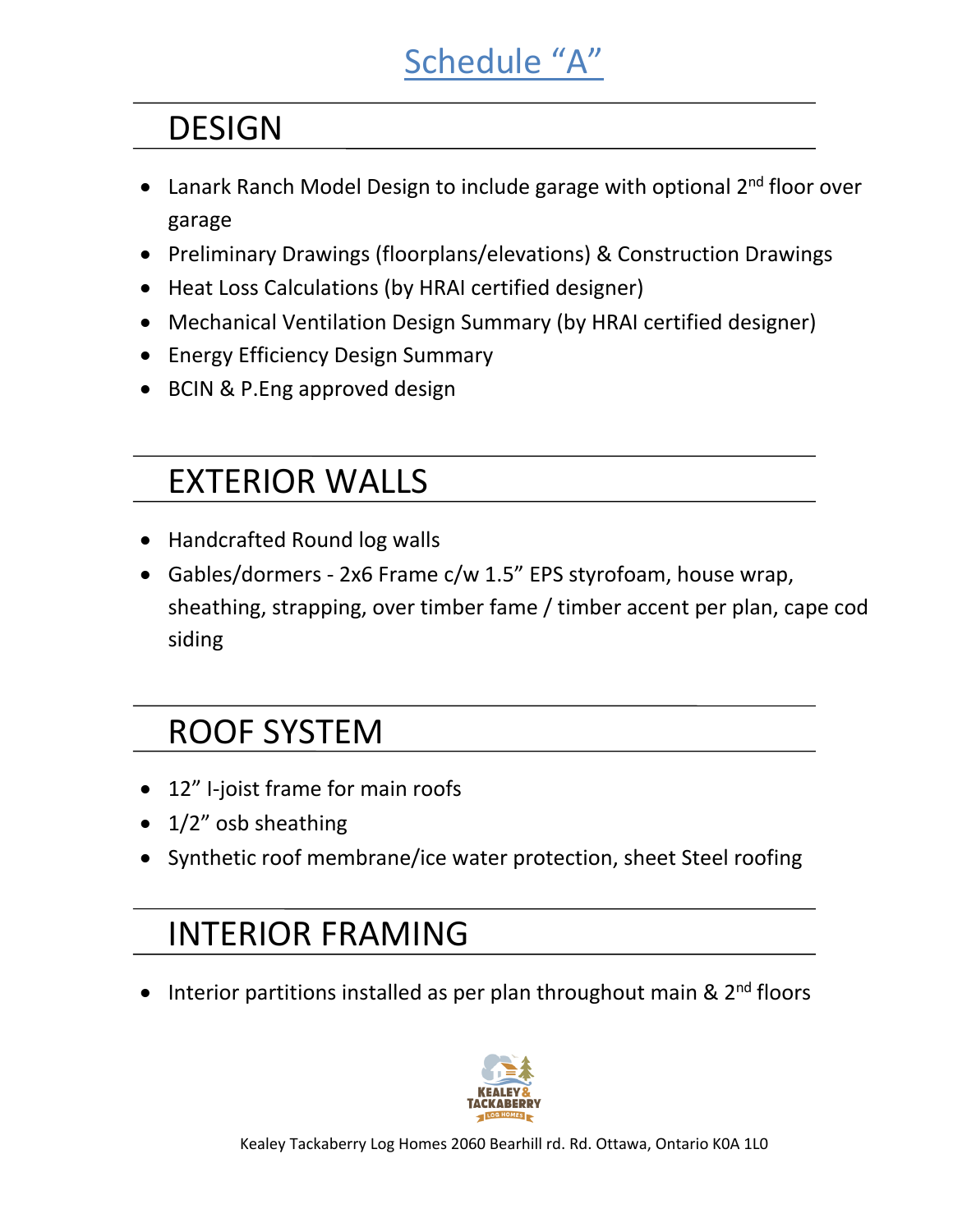## SOFFIT / FASCIA

Pine soffit & fascia installed, pre-finished

#### WINDOWS & DOORS

• Per plan pine trim installed on exterior of all windows & doors Budget: 20k

## **TOTAL, Schedule A: \$250,036 + HST**

## Schedule "B"

## FOUNDATION - 40k

- Slab-on-Grade styrofoam tray system
- R20" EPS Styrofoam under slab
- Perimeter drain, Damproofing (below grade)

## OUTDOOR SPACES - 85k

- Concrete slab (1316 sq.ft.) 10k
- Covered Porch (1316 sq.ft) including post & beam perimeter, roof frame, steel roofing, pine ceiling 75k

## INSULATION – 15k

- Exterior Walls (Gables) (R-22) Roxul insulation
- Roof  $-(R-36)$  Roxul insulation

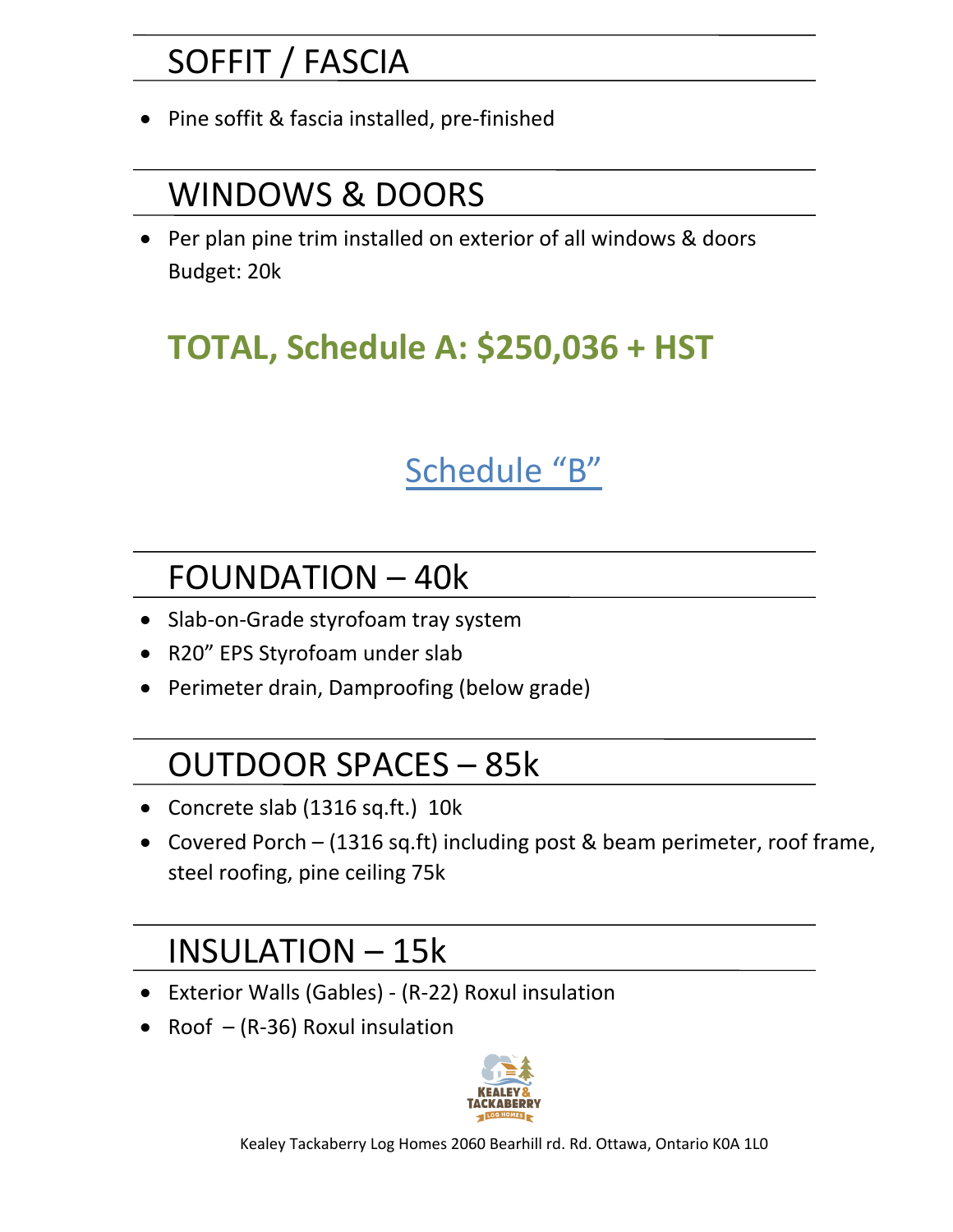## PLUMBING - 15k

- ABS, Pex pipe & fittings to all fixtures
- 2 exterior hose taps, Valves on all accessible fixtures
- Rough & finish plumbing
- Fixtures are not included

## ELECTRICAL - 20k

- 200 amp underground service
- All wiring to plugs, switches & mechanicals. Fixtures installed
- 2 exterior plugs, Telephone & cable wiring
- Fixtures are not included

#### $HVAC - 25k$

- Hydronic system main floor
- HRV, hot water tank

#### DRYWALL - 15k

• Drywall for all interior partitions & ceilings

# **TOTAL, Schedule B:\$215,000 + HST**

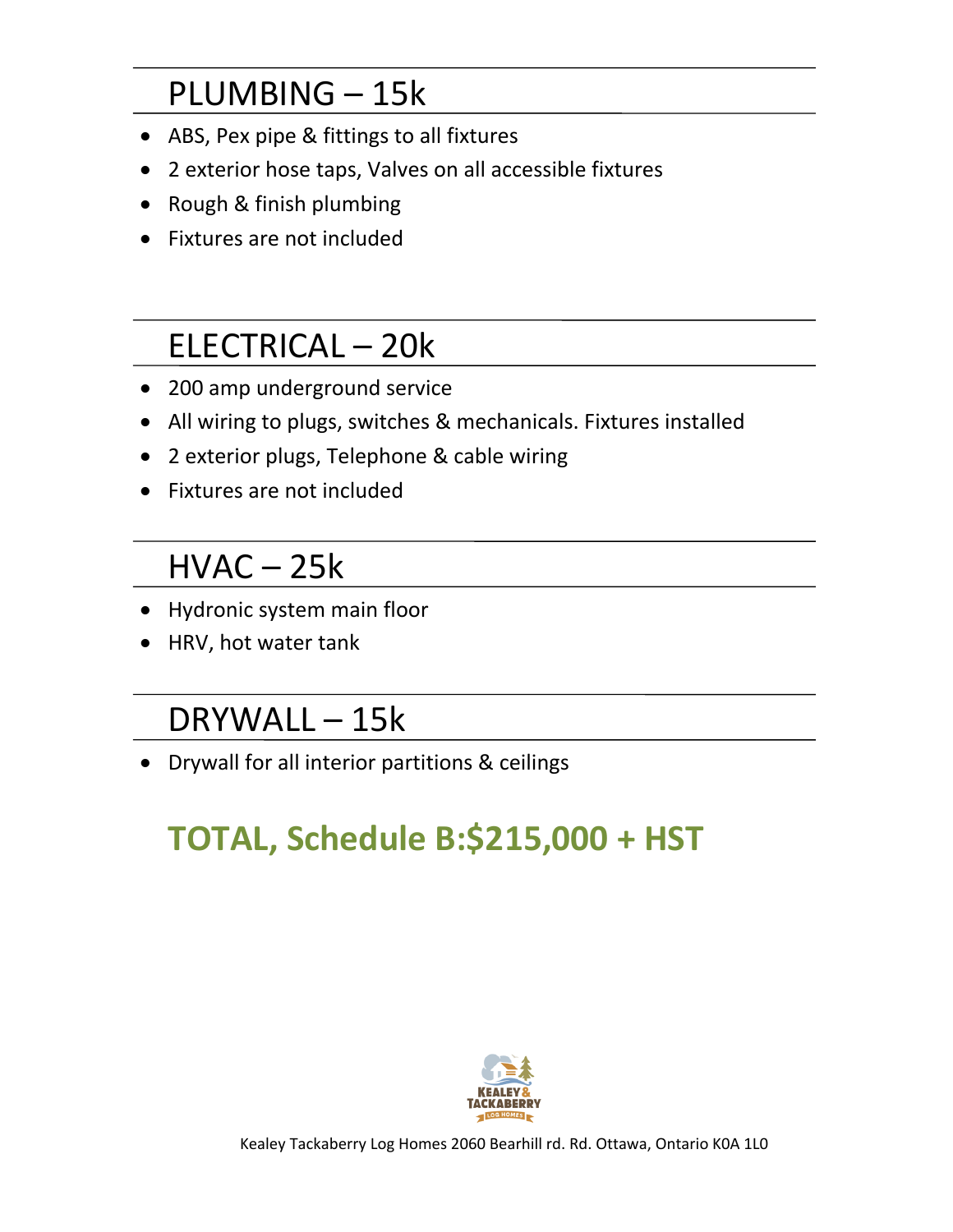## Schedule "C"

## PAINT /  $STAIN - 27.5k$

- All interior drywalled surface primed & painted (7.5k)
- All log/wood surfaces stained (3 coats exterior, 2 coats interior) (20k)

## $FLOORS / TILE - 20k$

- Sealed / Finished concrete Floor (12.5k budget)
- Tile  $\omega$  washrooms (7.5k budget)

## KITCHEN / VANITIES - 25k

- Birch Melamine cabinets & Hardwood doors
- Stone Counters

## INTERIOR CARPENTRY – 30k

- Doors colonial pine solid core, lock set, hinges, pine jamb & trim (10k)
- Trim window trim, baseboard, header trim  $\omega$  partitions (20k)

# **TOTAL, Schedule C: \$102,500 + HST**

# **TOTAL, ESTIMATE: \$567,036 + HST**